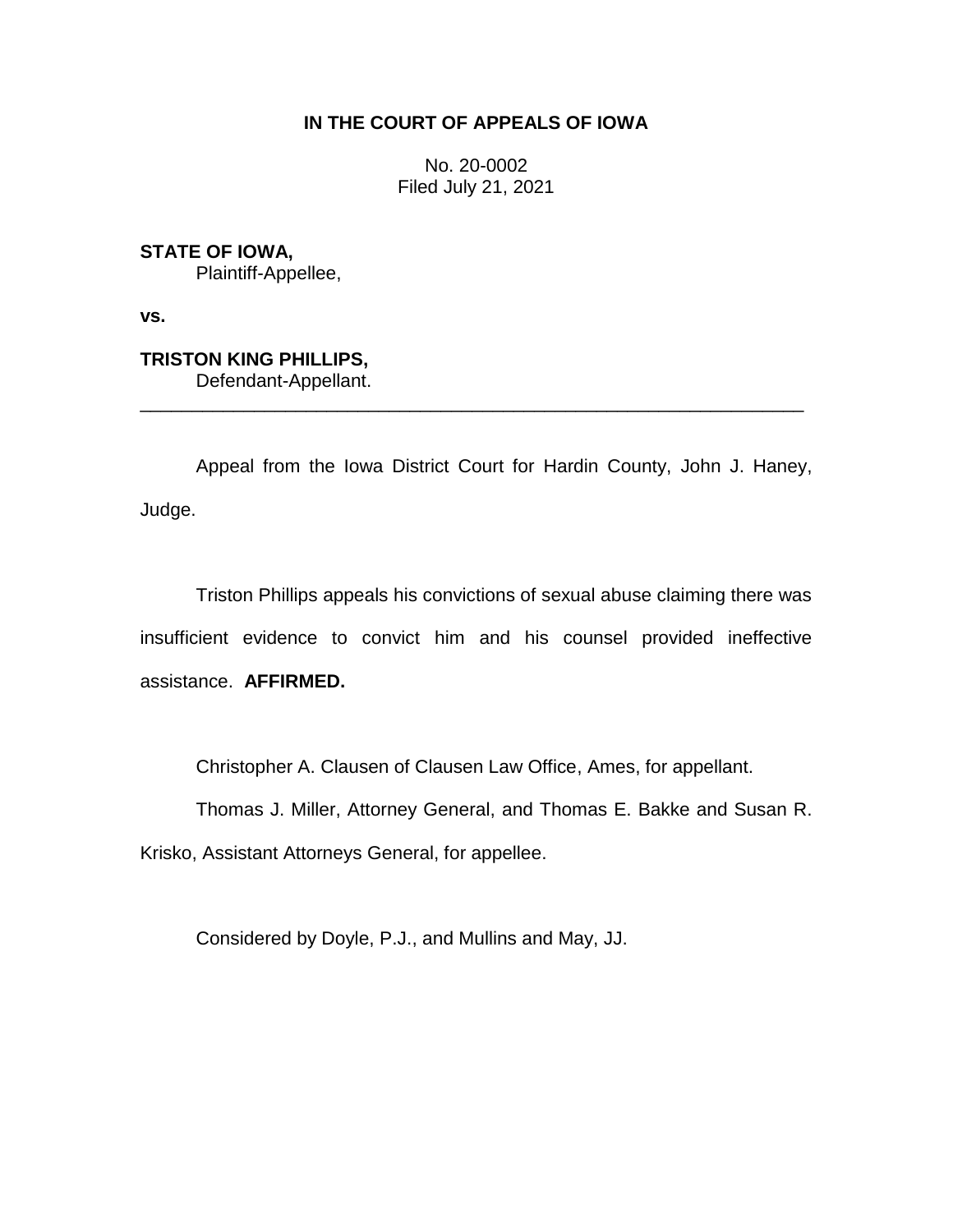## **DOYLE, Presiding Judge.**

Triston Phillips appeals his convictions of sexual abuse claiming there was insufficient evidence to convict him and that his counsel provided ineffective assistance. Phillips's motion for judgment of acquittal did not preserve error for the argument he now raises on appeal. Furthermore, we cannot review Phillips's ineffective-assistance-of-counsel claims on direct appeal. So we affirm his convictions and reserve his ineffective-assistance-of-counsel claims for a possible post-conviction relief trial.

### **I. Facts and Procedural history.**

Phillips was accused of committing many acts of sexual abuse against two pre-teen girls. In October 2019, a jury found him guilty of two counts of seconddegree sexual abuse, one count of third-degree sexual abuse, and one count of lascivious acts with a child. Phillips appealed after he was sentenced in December 2019. In this direct appeal, he argues (1) his trial counsel was ineffective for failing to object to the State's mid-trial motion to amend the trial information correcting the timeframe associated with one of the counts, and (2) the verdicts were not supported by sufficient evidence.

## **II. Ineffective Assistance of Counsel.**

Mid-trial, the prosecutor moved to amend the trial information to correct the timeframe associated with one of the counts. The court granted the motion. Phillips freely admits he did not preserve error because he made no objection. On direct appeal he asserts his trial counsel was ineffective for failing to object to the motion. Under Iowa Code section 814.7, this court cannot review Phillips's ineffective-assistance-of-counsel claim. *State v. Swift*, 955 N.W.2d 876, 881 (Iowa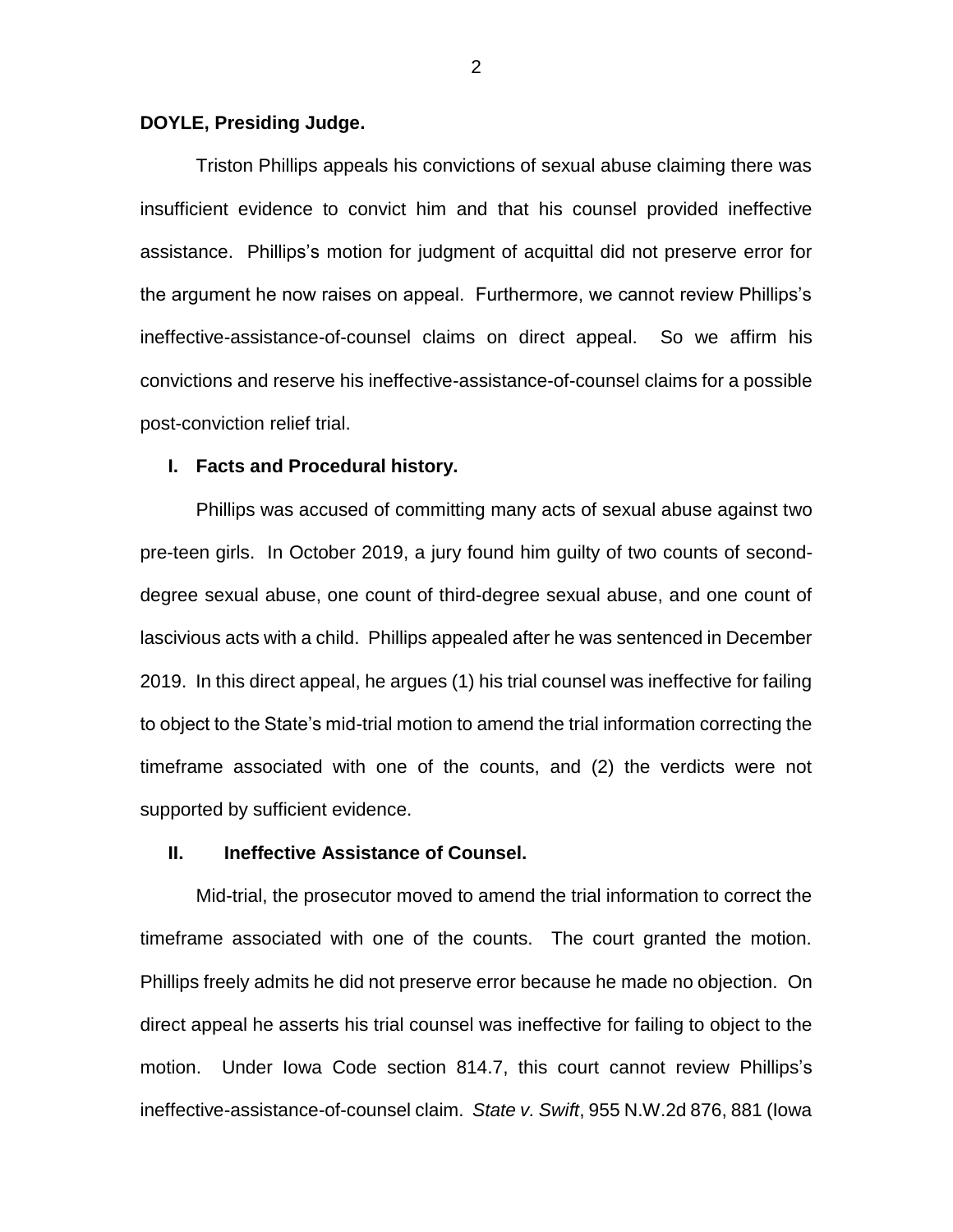2021) ("Senate File 589 amended Iowa Code section 814.7 to disallow resolution of ineffective-assistance-of-counsel claims on direct appeal."); *accord State v. Mousty*, No. 19-1588, 2021 WL 1399208, at \*1 (Iowa Ct. App. Apr. 14, 2021); *State v. Armsted*, No. 19-1883, 2021 WL 1016575, at \*4 n.4 (Iowa Ct. App. Mar. 17, 2021) (noting the defendant "was sentenced in November 2019; so section 814.7 applies"); *State v. Montgomery*, No. 19-1613, 2021 WL 596107, at \*7 (Iowa Ct. App. Feb. 3, 2021) ("Disposition was not entered in [the defendant's] case until September 2019. So Iowa Code section 814.7 (Supp. 2019), which took effect on July 1, 2019, controls." (citations omitted)). Phillips may pursue his ineffective– assistance-of-counsel claims in a postconviction-relief action. *See* Iowa Code § 814.7 (Supp. 2019).

### **III. Sufficiency of the Evidence**

Phillips argues the evidence presented at trial is insufficient to support the jury's guilty verdict. The State submits Phillips failed to preserve error contending his motion for judgment of acquittal was a general motion or, at the most, the motion preserved a sufficiency challenge only as it relates to the timeframe of the sexual abuse conduct.

At trial, Phillips moved for a judgment of acquittal at the close of the State's case in chief:

On behalf of the defendant, I would move for a directed verdict or motion for judgment of acquittal. I don't believe that the State has satisfied all the elements of the four counts, especially pinning down the time frame. I do believe that the evidence is insufficient, and we would ask that the motions be granted.

3